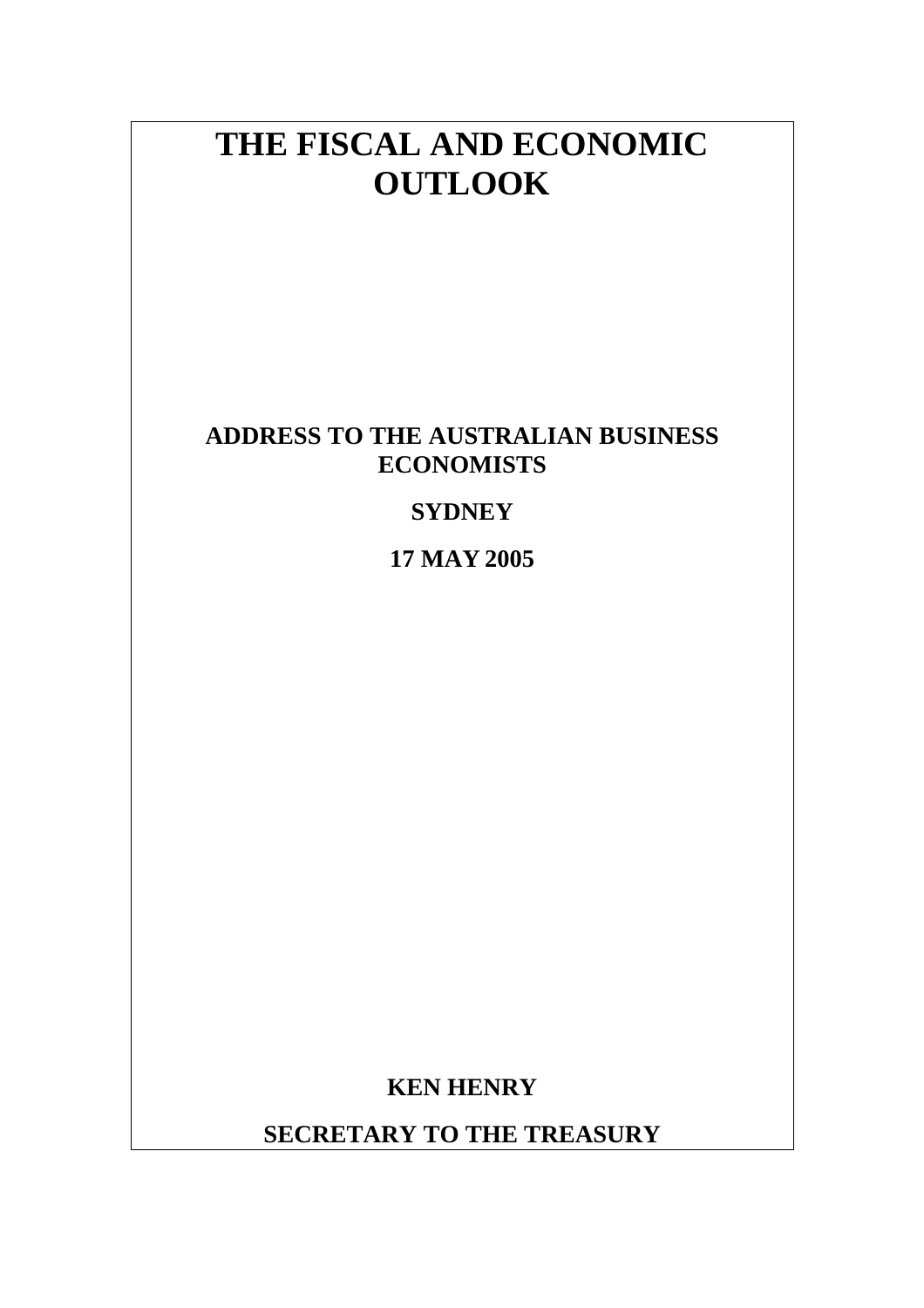## **The fiscal and economic outlook**

Thank you for the opportunity to speak to you this morning.

### **Capacity constraints**

I want to spend much of my time today talking about the economy's capacity constraints. How close we are to these constraints, and how the economy should be expected to perform as these constraints are approached, are perhaps the most important and interesting issues confronting those of us thinking about the macroeconomy at present.

In recent months, unemployment has fallen to 5.1 per cent, its lowest rate since 1976. None of us should be surprised to see emerging signs that the economy is operating closer to its productive capacity than it has been for quite some time. These signs have shown up, for example, in various measures of capacity utilisation and a rising proportion of businesses reporting more difficulty finding suitable labour.

But in no sense should these signs that the economy is operating closer to its productive capacity be taken to mean that it is about to 'hit a wall' and stop growing. Rather, there is every prospect that we will continue to see good growth in the years ahead, provided macroeconomic policy does its job successfully – though, for a combination of structural and cyclical reasons, growth not as strong as we have seen over the past decade or so.

Chart 1, taken from the Budget, illustrates the point. It shows real growth over the current expansion, the Budget forecasts for the current year and the Budget year, 2005-06, the medium term projections for the subsequent three years, and updated Intergenerational Report (IGR) projections for the years after that.

Over the next decade, we won't grow as fast as we have over the past decade – for two reasons. Firstly, the past decade has seen the unemployment rate fall from almost 9 per cent in 1994-95 to just above 5 per cent currently. Most of that improvement would be cyclical – a consequence of a long period of relatively stable above trend growth. While we can't be sure how much lower unemployment can go on a sustainable basis, it clearly can't fall over the next decade at the rate it fell over the past one. Accordingly, the next decade will not see a repeat of the growth dividend from continually falling unemployment.

The second reason we are likely to see slower growth over the coming decade is the ageing of the population, and its effect on labour force participation. Updated IGR projections, on which Chart 1 is based, anticipate that aggregate labour force participation will reach the top of a gentle peak in 2006-07, before declining after that as the age distribution of the population gradually tilts in favour of older age groups with lower average rates of labour force participation.

We have for the first time taken this ageing effect into account in the Budget's medium-term projections – for the year 2008-09. In that year, employment growth is projected to slow to about 1¼ per cent because of gradually declining labour force participation, down from a projected 1½ per cent in 2006-07 and 2007-08.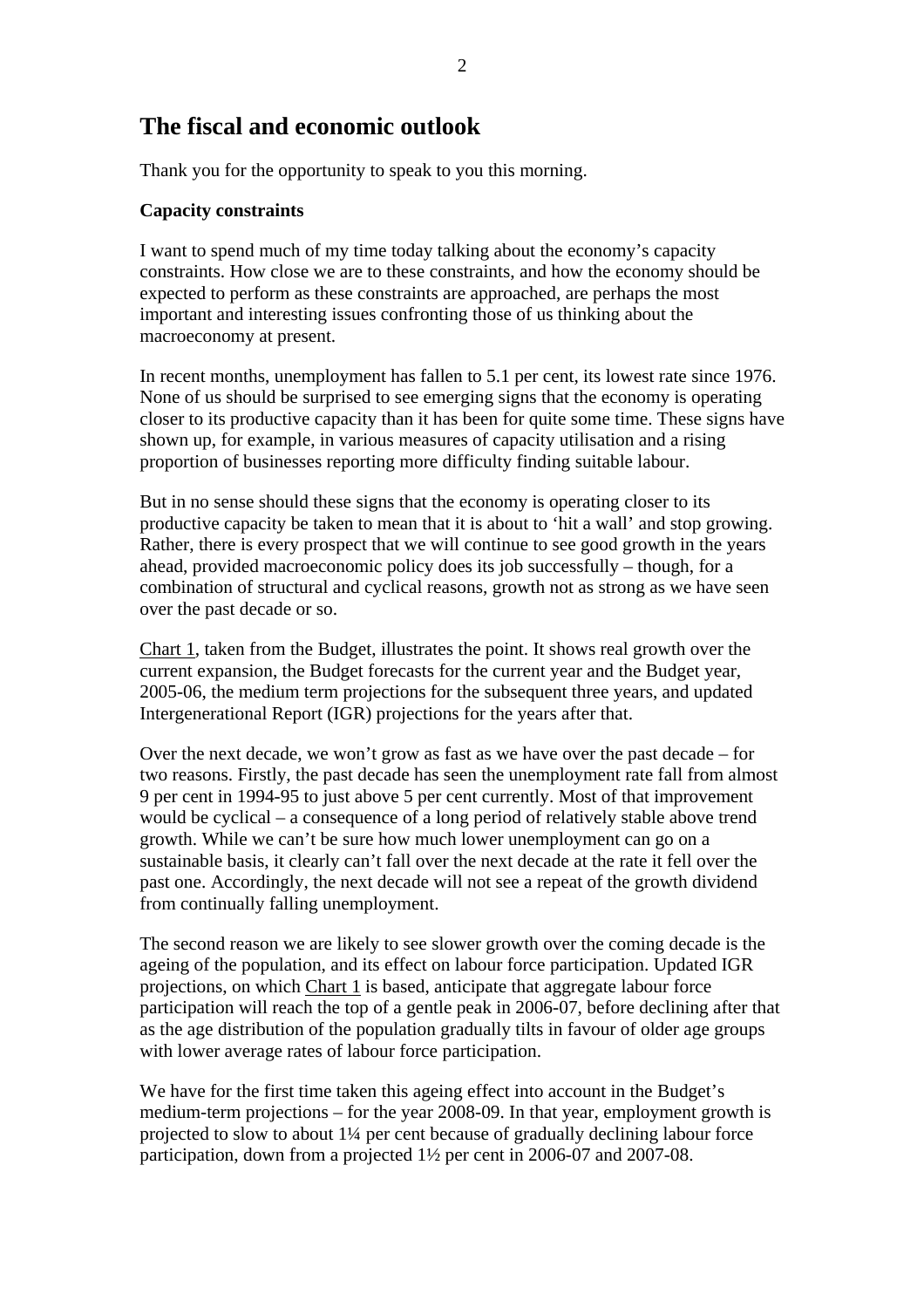When we combine this with a projected rate of productivity growth of 2 per cent – which is its average since the early 1990s recession – it implies a projected rate of real growth of 3¼ per cent, down from 3½ per cent which has been the rate of real growth used in successive Budgets for projection years from 1998-99 to 2007-08.

The projections in Chart 1, taken literally, would imply an average growth rate over the coming decade, 2005-06 to 2014-15, of 3.1 per cent, which is slower than the 3.9 per cent over the past decade, but still quite good growth.

It is worth noting, however, that these projections may be conservative ones. They effectively assume that the labour market has already reached its capacity constraints. That is a strong assumption, and it remains unclear how close the labour market currently is to these constraints.

Looking at the ratio of employment to population for 15+ year olds in Chart 2 confirms that the proportion of the 15+ population in employment is at historically high levels. But if we take into account the changing mix of full-timers and parttimers in the workforce, and their average hours of work, and derive a measure of average hours worked per head of the whole population of working age (15+ years), also shown in Chart 2, labour utilisation does not look so high by historical standards. Certainly, this measure of labour market tightness is not consistent with the picture of an economy having moved ever closer, over several years of growth, to 'brick wall' capacity constraints. To the contrary, we have been at or around present levels on a number of occasions in this cyclical expansion. And there is reason to think that labour utilisation could, perhaps, rise somewhat further from here.

The same conclusion emerges from an analysis of labour under-utilisation, as shown in Chart 3. The measure of labour under-utilisation shown in this chart shows the proportion of the available pool of potential workers that are either looking for a job, or looking to work more hours than they currently do.<sup>[1](#page-2-0)</sup> This measure of labour underutilisation paints the same picture as Chart 2, and suggests that the labour market is not as close to its capacity constraints as would be suggested by looking at the unemployment rate on its own.

There is a second reason to suspect that the projected real GDP growth rates in Chart 1 may underestimate the growth potential of the economy over the next decade. The projection is made on a 'no policy change' basis. It therefore ignores the effects of recent efforts by the Government – considerably strengthened in this year's Budget – to re-engage with the workforce those on the Disability Support Pension and the Parenting Payment programs. Over time, these efforts should raise the labour force participation of many individuals on these programs, lifting aggregate participation outcomes.

 $\overline{a}$ 

<span id="page-2-0"></span><sup>1</sup> To be more precise, the measure shown in Chart 3 includes the unemployed; part-timers looking for more hours of work; and those who would like to work more hours but did not actively look for work or were unavailable for work in the reference week. The measure is calculated on an 'hours' basis so that someone looking for, say, five extra hours of work a week, contributes proportionately less to the measure than someone looking for a full-time job.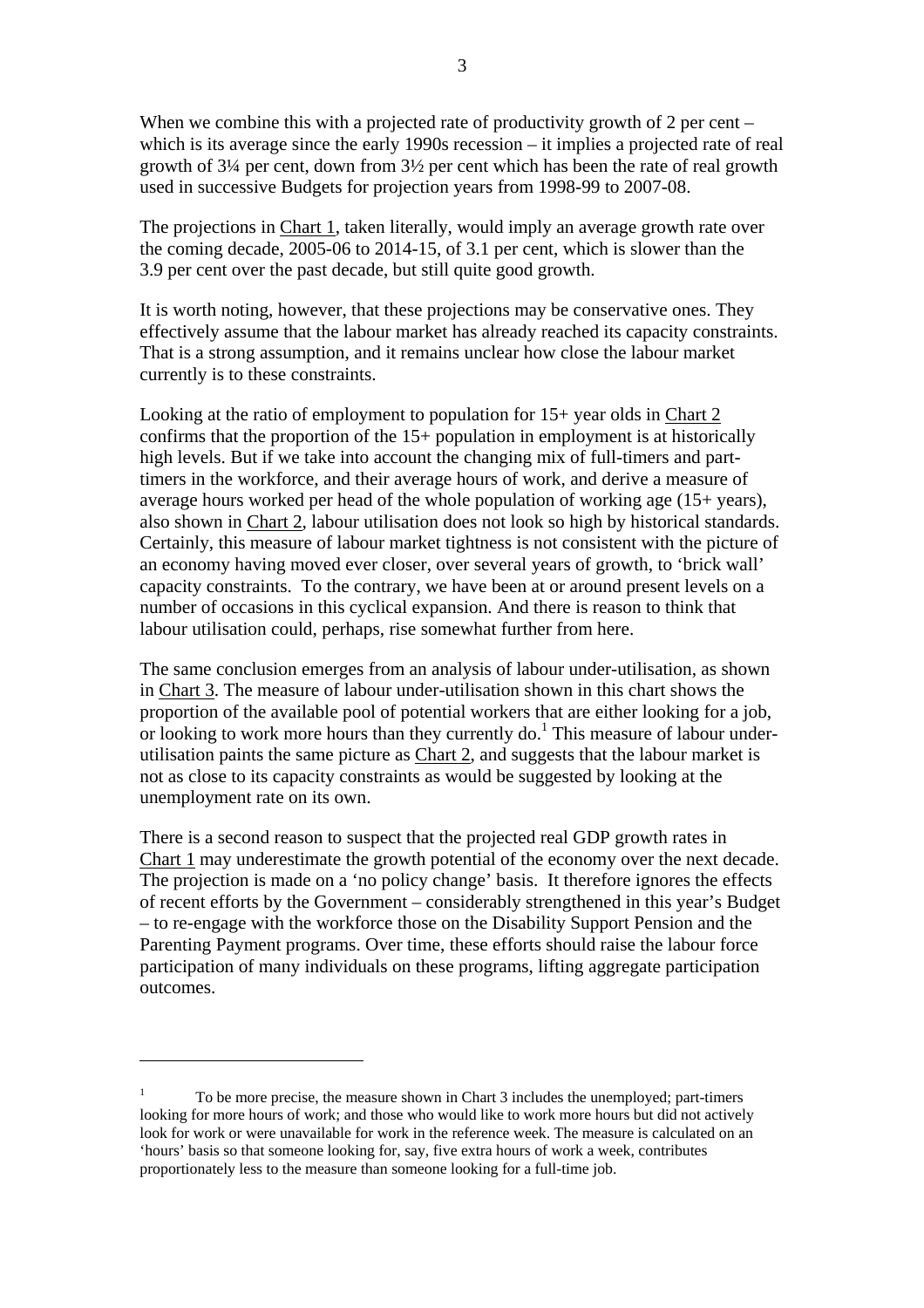Whether or not the projections shown in Chart 1 err on the conservative side, the general point I want to make is that once capacity constraints are reached, the economy should still grow at its potential rate – a little above 3 per cent a year over the next decade – without necessarily igniting inflationary pressures. And it is the job of macroeconomic policy to ensure that the economy doesn't stray too far from this path of potential growth.

Let me now examine the issue of capacity constraints from an alternative perspective. This perspective relies on some important insights of my colleague in the Treasury, David Gruen.

Chart  $\frac{4}{1}$  shows growth in GDP – that is, growth in the economy's production of goods and services – and realised domestic final demand since 1980.

I want to focus particularly on the past three years, from the December quarter 2001 (shown as the heavy dotted vertical line in Chart 4 and subsequent charts) to the December quarter 2004, because it has been such an extraordinary period. As Chart 4 shows, the past three years is the *only* extended period in the past quarter-century when realised domestic final demand growth has continuously and significantly outpaced growth in the economy's output as measured by GDP.

Since I'm going to talk about these aggregates in some detail, a brief refresher course on a few National Accounting concepts is in order. Domestic final demand is the sum of household consumption, government spending and private investment. As estimated by the Australian Statistician, it is an *ex post*, or realised, concept. That is, it purports to show actual historical outcomes. Adding the change in inventories to domestic final demand gives us gross national expenditure (GNE). Then adding net exports to GNE gives us GDP – the economy's production of goods and services.

Now some numbers. Over the three years to the December quarter 2004, domestic final demand grew at an average annual rate of 5.6 per cent, GNE at 5.4 per cent and GDP at 3.1 per cent. So it is clear from these numbers that the big gap between growth in domestic demand and GDP is not explained by changes in inventories – instead the big story is that there have been large and sustained net export detractions from GDP growth.

Well, these are the estimated outcomes. But what are they really telling us about demand and supply conditions, and therefore about price pressures that may or may not emerge, in the Australian economy? In what I'm about to take you through it will be important that you keep in mind the distinction between actual (i.e., *ex post*) outcomes and the underlying (*ex ante*) demand and supply conditions that produce them. To illustrate, suppose we were to observe that the quantity of lamb actually being sold in Australia is lower this year than last. Would this be because the demand curve has shifted to the left or because the supply curve has shifted to the left? The observation is consistent with both of these explanations. But, clearly, if you are somebody who has a concern for lamb prices it is very important to know which of the two explanations is the more likely.

Back to the Australian macro economy. Many have interpreted Chart 4 as confirmation that ex ante (or planned) domestic demand has been running up against – indeed, running beyond –supply capacity over several years. That is, the aggregate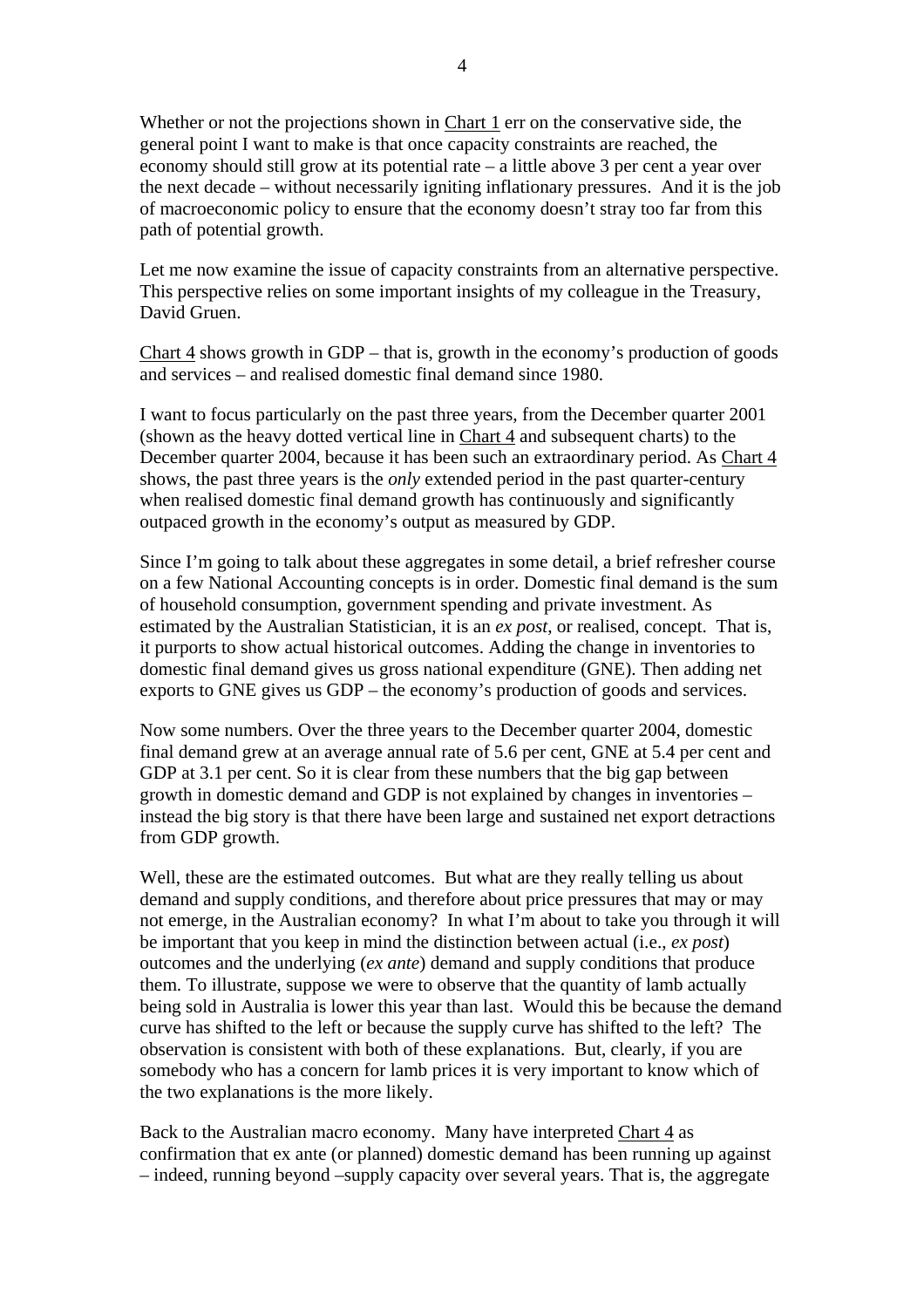demand curve has been moving to the right at a considerably faster pace than the aggregate supply curve. Capacity constraints or domestic supply bottlenecks, so the argument goes, explain why GDP has been unable to keep up with domestic final demand. For nearly seven years now, domestic demand has been boosted by higher incomes from rising terms of trade, due principally to rising export prices. And the fact that export volumes have not responded to these better prices is strong evidence of the economy having run into capacity constraints – or so the story goes.

Some go further and argue that macroeconomic policy should be tightened to ensure that domestic demand does not continue to grow faster than supply and thereby generate inflationary pressures. A number of commentators have argued that the Government should have tightened fiscal policy – or allowed fiscal policy to tighten automatically<sup>[2](#page-4-0)</sup> – in last week's Budget to off-set the stimulus to domestic demand coming from stronger export prices; in particular, it has been argued that the Government should have allowed the tax to GDP ratio to rise to impart such a contractionary effect.

Undoubtedly, there are some supply bottlenecks currently hampering export growth – the prominent example of Queensland's Dalrymple Bay comes to mind. And it is also undoubtedly true that industries operating at high levels of capacity, such as mining, are finding it difficult to employ sufficient numbers of suitably qualified people – this is, after all, partly a consequence of success in bring the unemployment rate down to generational lows. But does this mean that planned, or *ex ante*, domestic demand for Australian product is outstripping its supply?

Well, not necessarily.

 $\overline{a}$ 

Let me take you through a thought experiment that bears quite a close resemblance to the current economic environment. As I do so, I would ask that you keep in mind my caution about the need to separate *ex ante* and *ex post* concepts of demand and supply.

Imagine an economy experiencing strong growth in export prices. Its terms of trade – the ratio of export prices to import prices – are rising strongly. The higher terms of trade mean higher nominal and real incomes, and higher real wealth. It would be almost natural, it seems, to conclude that this higher income would be reflected in stronger demand for domestic product. And an observation that imports have increased strongly might be taken to be confirmation that domestic supply has been unable to keep up with this increase in demand, fuelling inflationary pressures. For some of our commentators, this line of argument has so much intuitive appeal that it is simply obvious.

But consider this alternative explanation. The *real* exchange rate also rises strongly in response to higher export prices, with two important consequences: first, the size of the *nominal* income boost is reduced; and second, imports become cheaper relative to domestic product. Yes, the higher income, and higher real wealth, due to higher export prices means an increase in the demand for domestic product. But there is a

<span id="page-4-0"></span><sup>2</sup> Since governments are equally responsible for what happens 'automatically' because of the structure of their tax and spending systems, the distinction between a discretionary and an automatic tightening is easily overstated.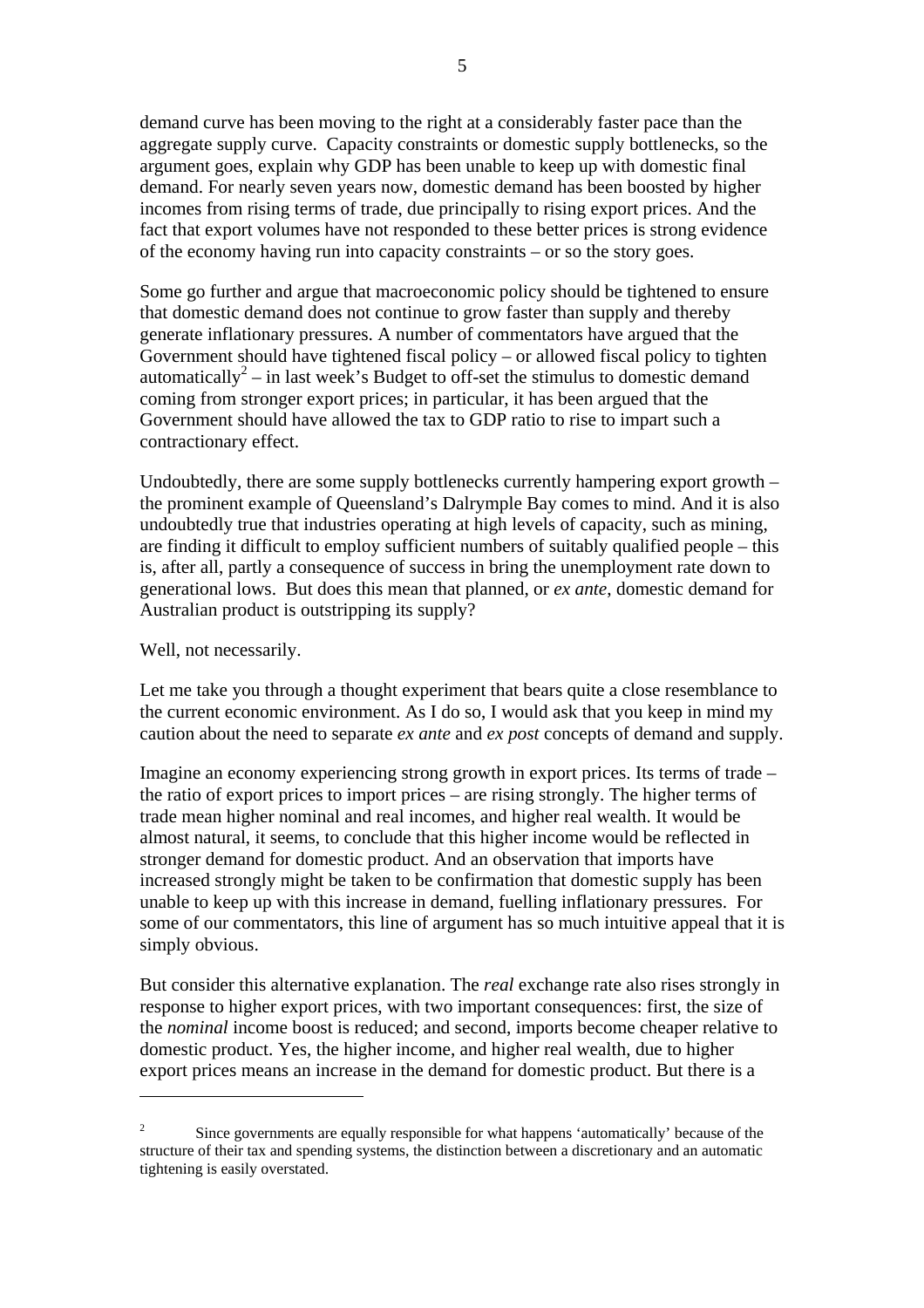strong substitution effect working in the opposite direction: the lower relative price of imports encourages demand substitution away from domestic product. Imports increase strongly not because they are being sucked in to fill an excess demand gap for domestic product, but rather because, in responding to changes in relative prices, demand is being taken away from domestic product.

The significance of these strong substitution effects was noted more than a decade ago by my colleague David Gruen in an important paper in a volume of proceedings of a Reserve Bank conference on the international integration of the Australian economy.<sup>[3](#page-5-0)</sup> He pointed out that 'the policy implications of terms of trade shocks were profoundly changed by the float of the Australian dollar…With a floating exchange rate…a terms of trade rise leads to rapid nominal and real appreciation…(T)he rapid appreciation…implies that the expansionary effect on domestic real activity of the terms of trade rise is reduced substantially…and surprisingly, the appreciation seems to be so large that the net effect of a terms of trade rise is to gradually *reduce* domestic inflation (emphasis added)'.[4](#page-5-1)

The next three charts illustrate how powerful these effects may have been over the past three years. Chart 5 shows the *real* trade-weighted exchange rate and the terms of trade. The real exchange rate is up 30 per cent over the past three years. Over the same period, the terms of trade are up 19 per cent, and forecast to be up a total of 34 per cent by the September quarter this year because of the contract price increases for iron ore, coking coal and steaming coal that came into effect in April.

Because these higher contract prices have been known publicly for some time, they have already been reflected in higher share prices for the mining companies involved, and hence have already contributed to higher wealth – and presumably higher consumption – for domestic (and foreign) shareholders.

As Chart 6 shows, the rising *real* exchange rate has delivered a rapid fall in the relative price of imports – indeed, the most rapid and sustained fall since the late 1980s, which was also a period of strong import growth.<sup>5</sup>

And to complete the picture, Chart 7 shows the powerful effect that these relative price changes have been having on consumption. The volume of consumer imports has been rising strongly as a share of the volume of household consumption over the

 $\overline{a}$ 

<span id="page-5-0"></span><sup>3</sup> David Gruen and Geoffrey Shuetrim, 'Internationalisation and the macroeconomy', in Philip Lowe and Jacqueline Dwyer eds., *International Integration of the Australian Economy*, Reserve Bank of Australia (1994) pp. 309-363.

<span id="page-5-1"></span><sup>4</sup> Ibid., p.345.

<span id="page-5-2"></span><sup>5</sup> Over the three years to the Dec quarter 2004, the nominal trade-weighted exchange rate appreciated by 27 per cent. As a consequence, import prices fell by 16 per cent over this time, which can be compared to a rise of 5<sup>1</sup>/<sub>2</sub> per cent in the overall price of domestically purchased goods and services – the domestic final demand deflator. Note that the relative price of imports to domestic final demand changed little over 2004. However, since the passthrough from the docks to the shops of earlier import price falls occurs only gradually, the import prices faced by consumers probably continued to fall over 2004, as evidenced for example by continued falls in the price of the tradeable component (ex food and petrol) of the consumer price index.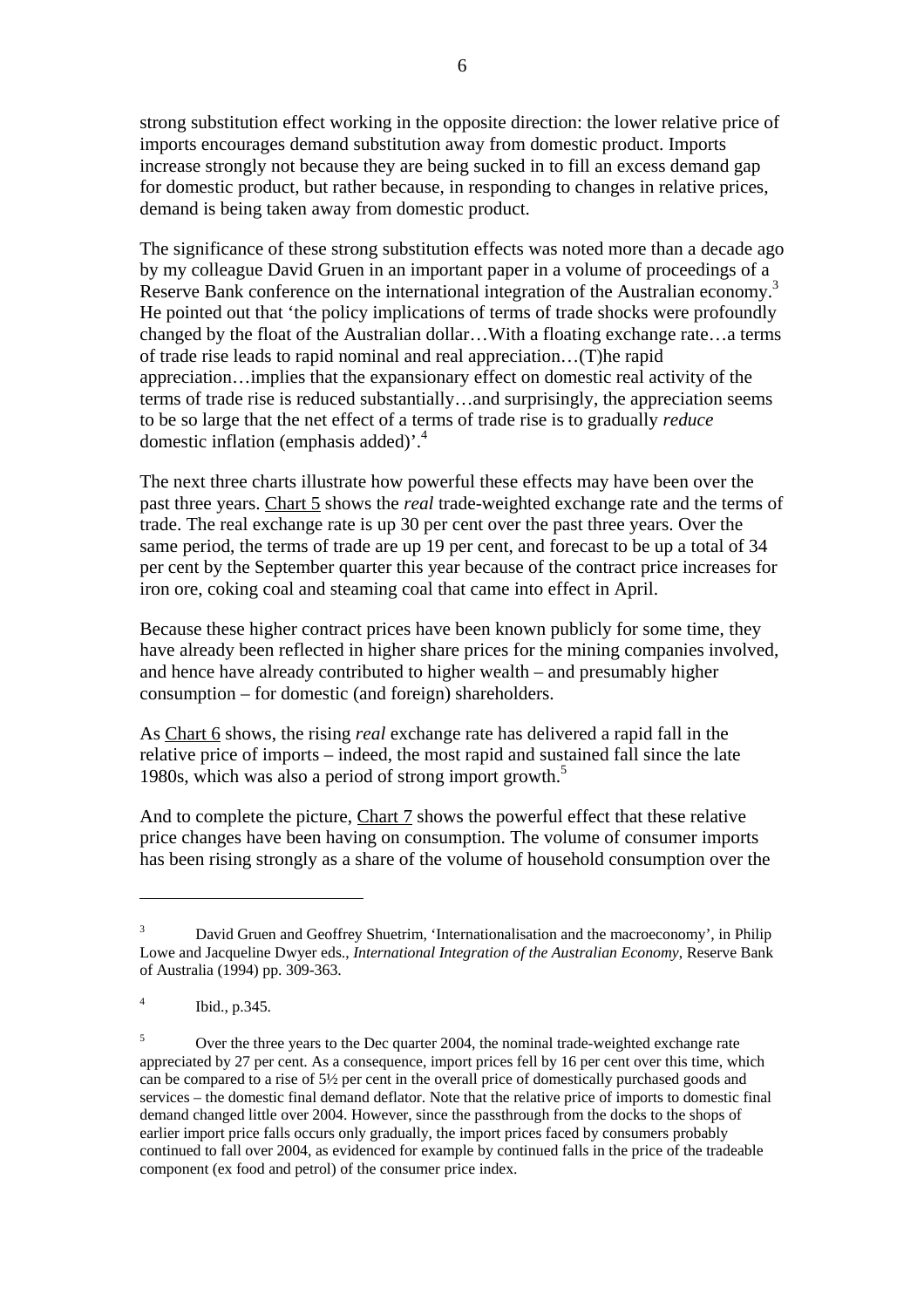past three years. In terms of dollars spent, however, the share of imports in the consumption basket *has hardly changed at all* over this time.

Let me summarise. The sustained gap between growth in *ex post* (realised) real domestic demand and real output over the past three years does not provide unambiguous evidence of *ex ante* (planned) demand for domestic product running ahead of increasingly constrained supply. Instead, it can, at least partly, be explained by strong substitution of relatively cheap imports for domestic product.

One should therefore think very carefully before accepting a conclusion that macroeconomic policy should be tightened to slow domestic final demand growth to meet the rate of GDP growth. To do so would amount to targeting the net export contribution to GDP – which would be a curious, but inappropriate, role for macroeconomic policy.

Needless to say, I am not convinced that there is a case for allowing the tax to GDP ratio to rise to off-set the income boost from higher export prices. I don't think it obvious at all.[6](#page-6-0)

Instead, macroeconomic policy needs to keep its eye on the balance between actual output and the economy's capacity to supply output – the output gap – which takes us back to the earlier charts that explored the degree of tightening in capacity utilisation that has occurred over the present long and stable expansion. That is what macro policy has been focussing on, of course – not in a simple mechanical way, but with an eye on the possible emergence of inflationary pressures. And the evidence is that macro policy has done its job pretty well.

#### **Budget forecasts and projections**

 $\overline{a}$ 

I want to turn, briefly, now to another issue that we had to grapple with in putting together this year's Budget – an issue that is also related to the terms of trade.

Recall that the Budget presents *estimates* for the current financial year, 2004-05, *forecasts* for the Budget year, 2005-06, and medium-term *projections* for the subsequent three years, 2006-07 to 2008-09.

The reason for preparing macroeconomic projections out to 2008-09 is to assist the Government to think through plausible medium-term impacts of its budget decisions. And the reason for reporting Budget information out to 2008-09 is to make transparent the plausible medium-term impact of those decisions. This is particularly important where Government decisions are phased in over a number of years.

The Budget presents *forecasts* only for the Budget year and then *projections* for later years because, even with the best will in the world, it is well nigh impossible to forecast the performance of the macroeconomy for years beyond the Budget year.

<span id="page-6-0"></span><sup>6</sup> Note, too, that the terms of trade increase forecast for 2005-06 of 12¼ per cent is not significantly larger than the 9<sup>3</sup>/4 per cent experienced in 2004-05. So even if one did not buy the argument presented here, the fact that the terms of trade are not accelerating strongly should force one to wonder why the stance of fiscal policy should be adjusted significantly.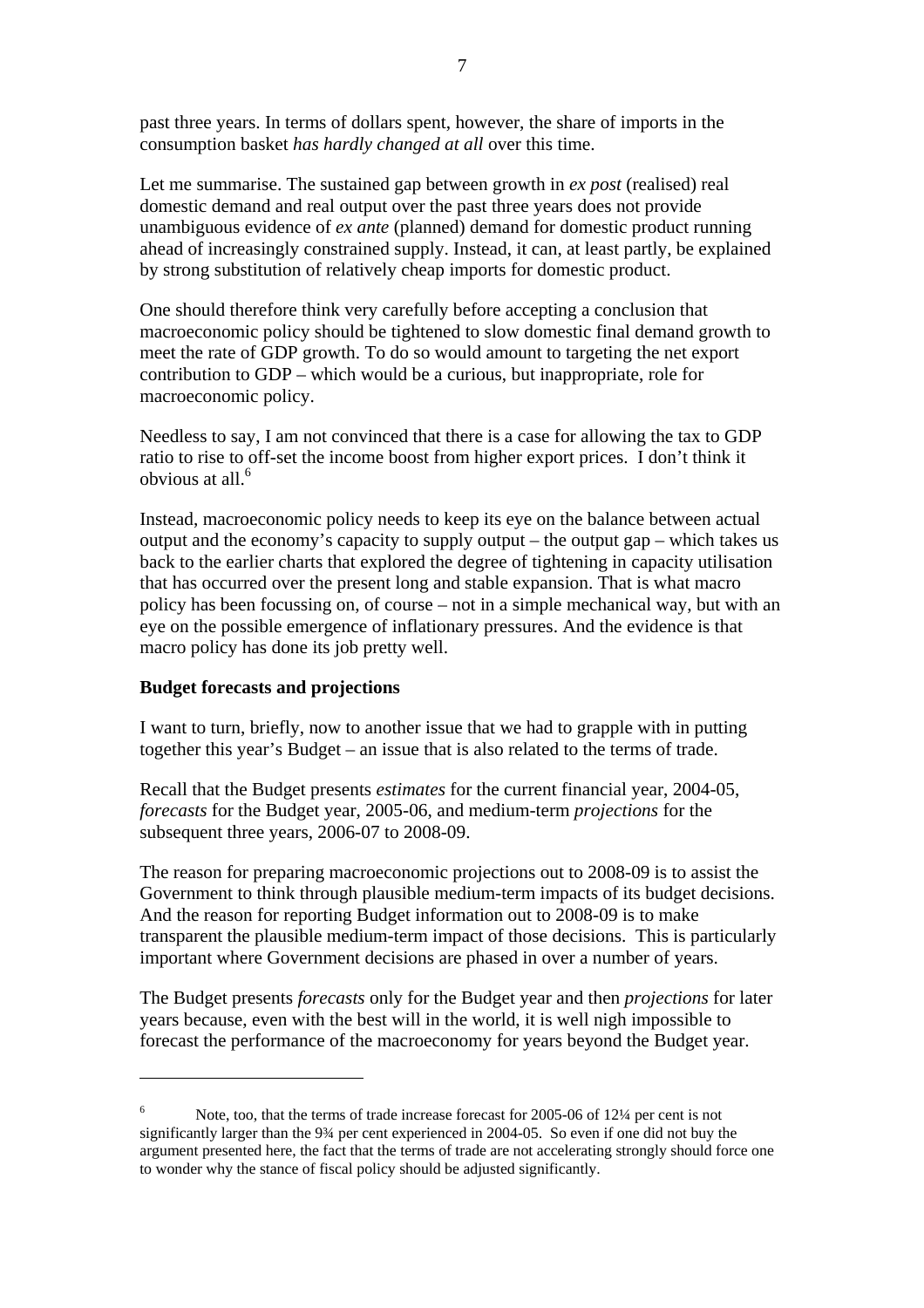Macroeconomic forecasting is simply not a sufficiently precise discipline for this to be a fruitful exercise.

Recognising the futility of attempting to *forecast* the macroeconomy too far out, the Budget instead *assumes* trend growth in the macroeconomic aggregates for years beyond the Budget year. These trend projections are then used to provide projections for the revenue and expenditure aggregates over the three years from 2006-07 to 2008-09.

This has been the standard approach ever since the projection years were explicitly introduced in the 1993-94 Budget. This year, however, facing an extremely unusual situation, we have implemented a change to our standard approach.

As I discussed earlier and showed in Chart 5, the very large increases in contract prices for iron ore, coking coal and steaming coal that came into effect in April this year will lead to big increases in the terms of trade in the Budget year, 2005-06. This will in turn flow through to strong nominal GDP growth – with the Budget forecasting 7½ per cent nominal GDP growth in 2005-06, a full 2 percentage points faster than its current estimated trend rate.

It is, of course, the rate of growth of nominal GDP, rather than real GDP, that matters for the projected level of taxation revenue, because the taxation system taxes nominal incomes rather than real incomes.

Had we used our standard approach to the projections, we would have assumed a resumption of nominal GDP growth at its trend rate of 5½ per cent in the two years following the very strong nominal growth in the Budget year.<sup>[7](#page-7-0)</sup> But this approach would have locked-in, over the entire three-year projection period, the large contract price increases that came into effect in April this year.

It seems extremely likely that the world supply of these bulk commodities will rise significantly over the next few years as suppliers chase the recent very large price increases – which will in turn lead to a subsequent fall in prices. In putting the Budget together, we took the view that it was appropriate to protect the budget projections from the risk of likely price falls over the Budget's projection years.

Chart 8 summarises the approach we have taken. We have assumed that, after reaching unusually high levels in the Budget year, non-rural commodity export prices in Australian dollars fall back to their long run average levels in two equal-sized steps in the first and second projection years, 2006-07 and 2007-08.

The resumption of more normal export prices then flow through to projected rates of nominal GDP growth of 4¼ per cent in these two years, slower than if we had assumed abnormal conditions were permanent.<sup>[8](#page-7-1)</sup> The implication of this is that the

 $\overline{a}$ 

<span id="page-7-0"></span><sup>7</sup> Nominal GDP growth in the third projection year, 2008-09, is projected to be slower than 5½ per cent because of the projected slowing in real GDP growth arising from the ageing of the population that was discussed earlier.

<span id="page-7-1"></span><sup>8</sup> We assume that the falls in export prices flow through to slower growth in the GDP deflator, but do not affect growth in real GDP.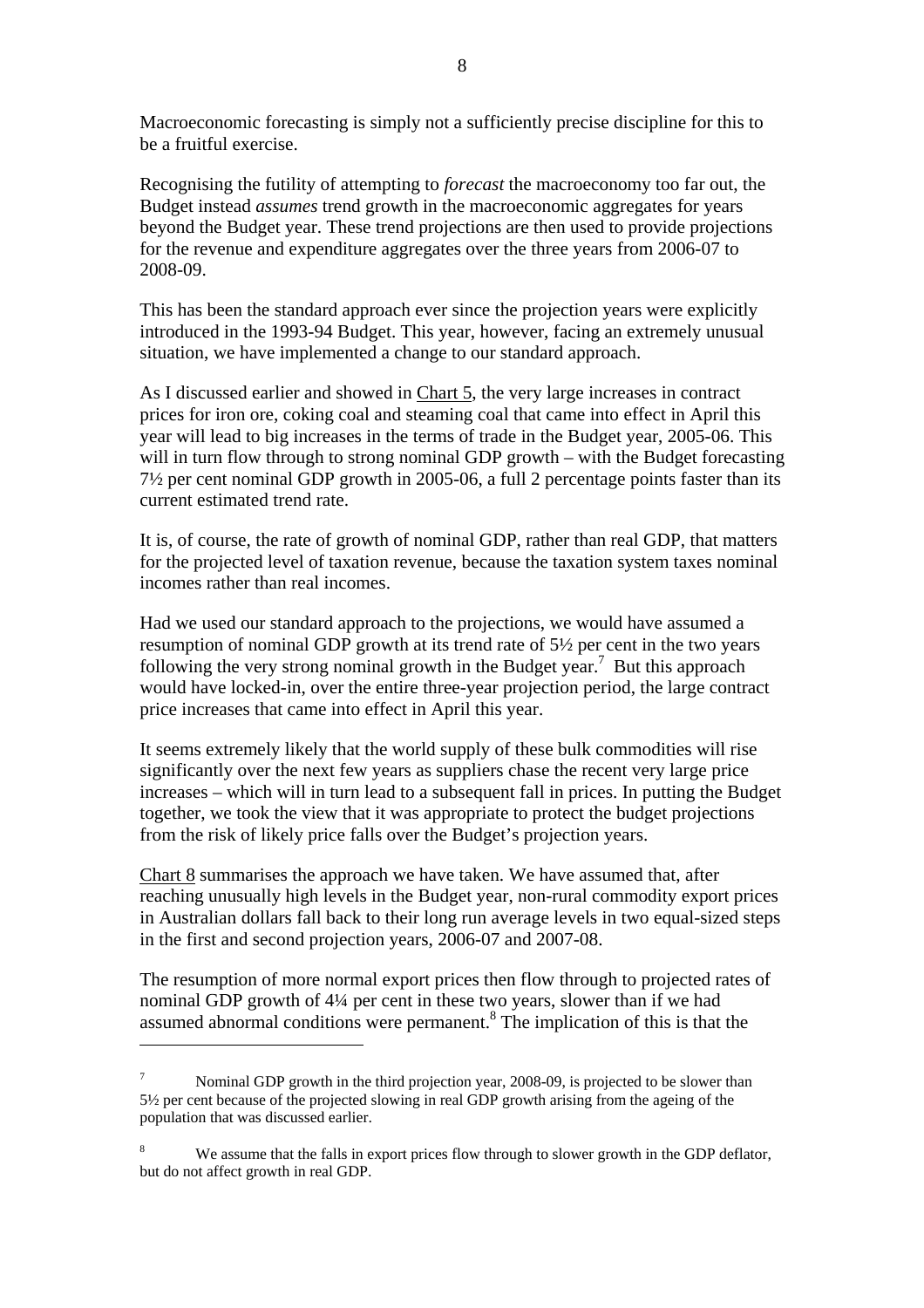Budget projections of taxation revenue are based on a return to normal conditions and not on unrealistic assumptions about the future.

It should go without saying that none of us can be confident about the size or timing of the worldwide supply response to the current high bulk commodity prices. Nor can we be confident about the future path of these prices. But, likewise, in putting a budget together it would seem foolhardy to ignore these likely responses to the unusually high prices currently prevailing, even if we cannot be confident of their timing.

It is worth stressing that we do not regard the assumptions embodied in Chart 8 as forecasts. Rather, they are simple, transparent, technical assumptions that we think provide an appropriately prudent basis on which to generate Budget projections of taxation revenue and expenses. Given this prudence, some of us have been a little surprised by commentary to the effect that the Government is taking a fiscal risk in funding permanent tax cuts from a temporary revenue boost: the fiscal projections of future surpluses, of around one per cent of GDP, assume both that the tax cuts will be permanent and that the revenue boost from historically high commodity prices will not be.

As you would expect, we will revisit these technical assumptions in the light of new information when the time comes to prepare forecasts and projections for this year's MYEFO and next year's Budget.

Some of you would have noticed that there is a further change to our revenue projections methodology contained in this year's Budget.

Taxation revenue over recent years has grown considerably more strongly than forecast or projected. This repeated outcome has drawn into question the quality of our forecasts, and so we undertook a detailed analysis of the methodology that we have been using to forecast revenue. This detailed analysis identified two main sources of the past systematic revenue under-estimation.

Firstly, nominal GDP has grown more strongly than forecast over recent years. In the earlier years of this decade, this was largely a consequence of the unexpectedly strong housing cycle, while in more recent years it has been a consequence of unexpectedly strong terms of trade.

Secondly, growth in taxation revenue appears to be significantly more responsive to growth in nominal incomes than had been built into our revenue forecasting methodology.

We have implemented changes to improve the accuracy of our forecasts in these two areas. We have renewed our efforts to improve the quality of our forecasts of nominal GDP, and its components, and raised the profile of these forecasts within the Treasury. And we have re-specified some of our models of taxation revenue – particularly for company tax and gross income tax from other individuals – to raise their responsiveness to growth in the relevant components of income.

These changes have been implemented for the current Budget. But there is more work to be done. In recognition of this, we have increased the resources allocated to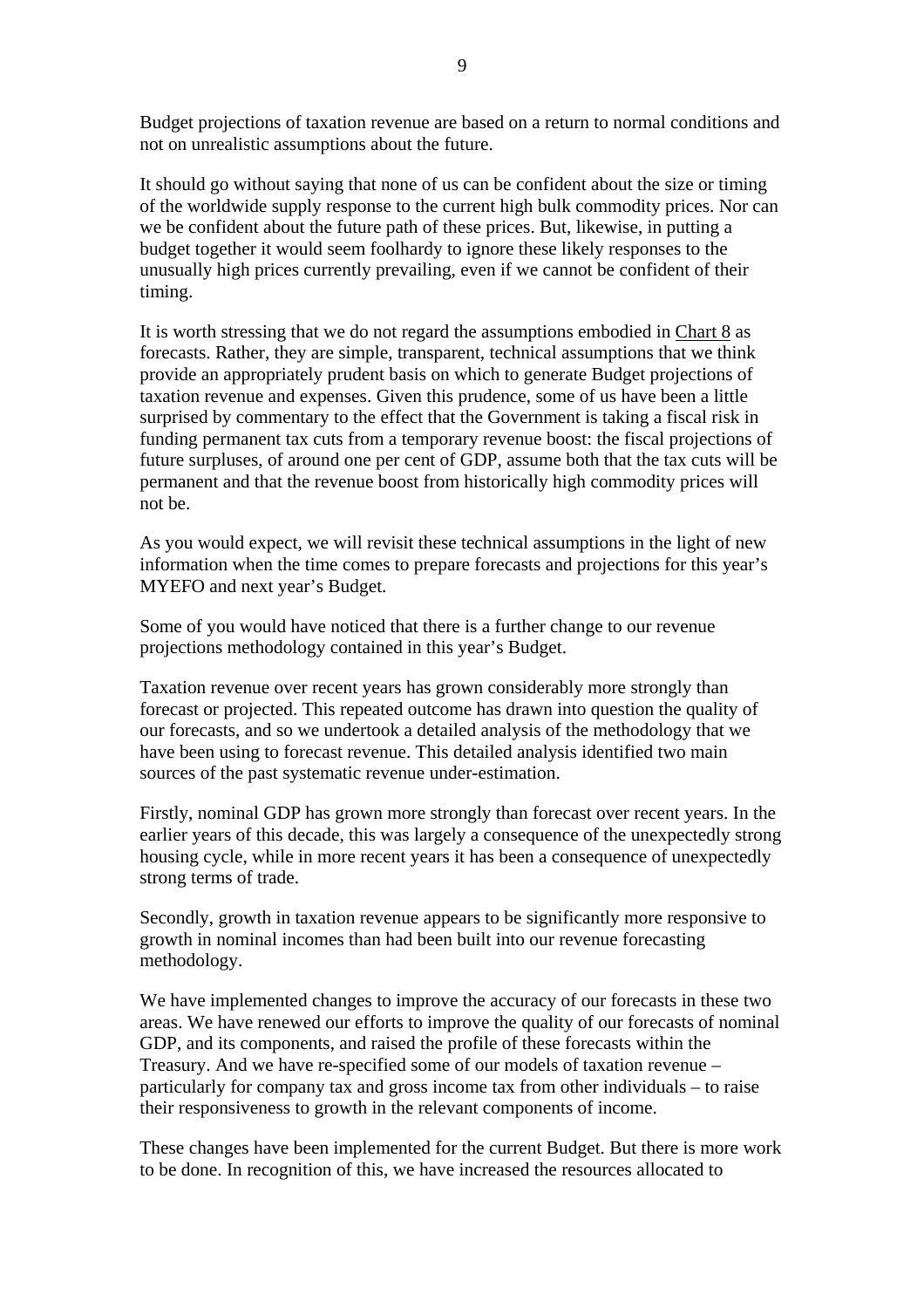revenue forecasting, with an expectation that we will be able to further improve our forecasting methodologies over time.

#### **Concluding remarks**

Australia's macro economists live in interesting times. One would not be surprised to find that an economy that had been growing strongly for 12 years, and in most of those years at a rate above trend, was getting very close to full capacity. And if, after 12 years of growth, such an economy were to receive a substantial, positive, terms of trade shock, concern about inflationary pressures might be considered understandable.

But such concerns would be misplaced. The behaviour of the macro-economy is never that easy to understand. Economy-wide measures of labour utilisation do not tell a story of an economy crashing into capacity constraints – even given the recent run of relatively strong monthly employment figures. And it is far from clear that the positive terms of trade shock we are experiencing will add to inflationary pressures, for reasons that I have outlined.

Instead, the more plausible near to medium term scenario is of growth at, or slightly below, trend and continuing moderate inflation. This growth cycle has some way to run yet.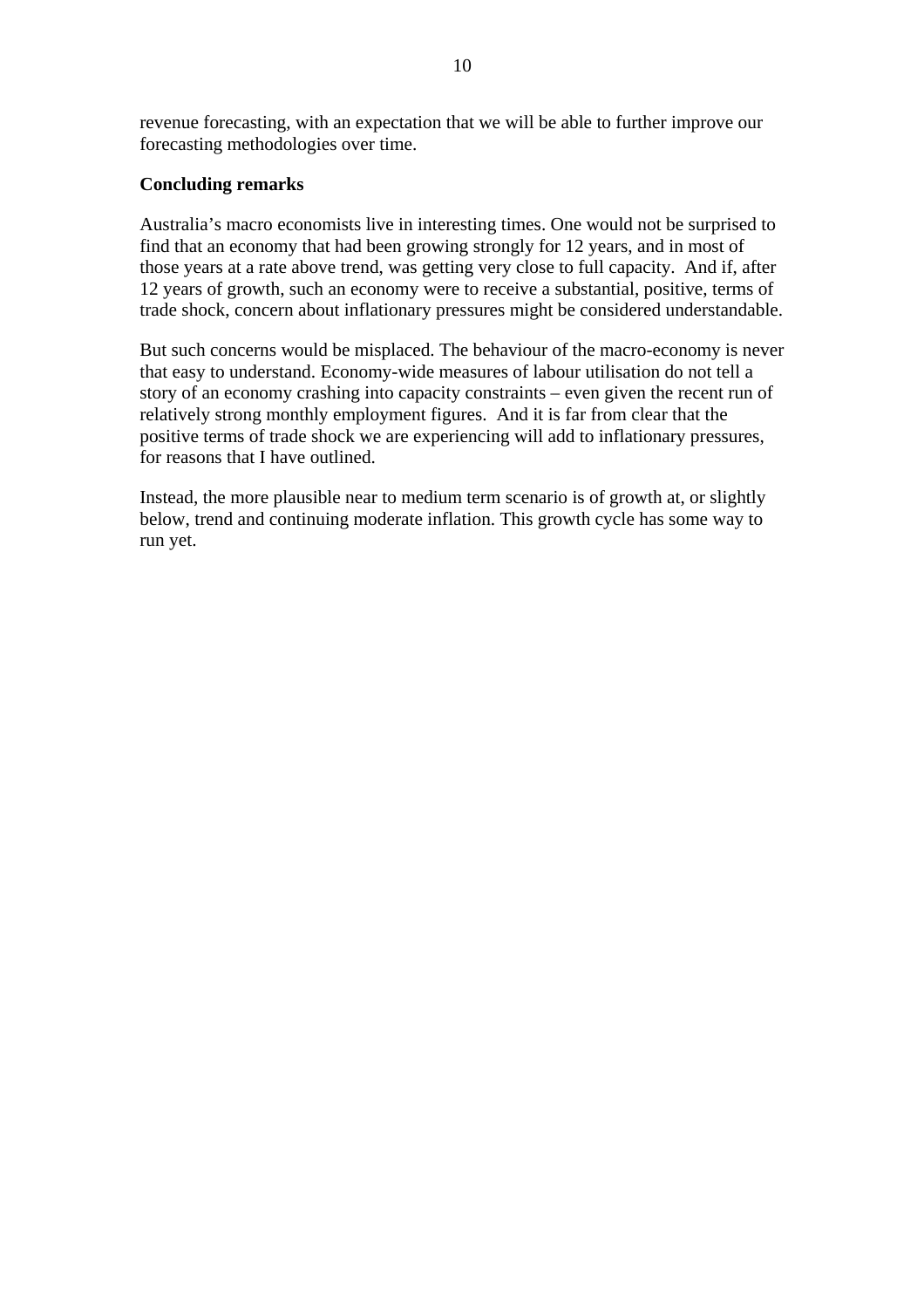Chart 1



Chart 2

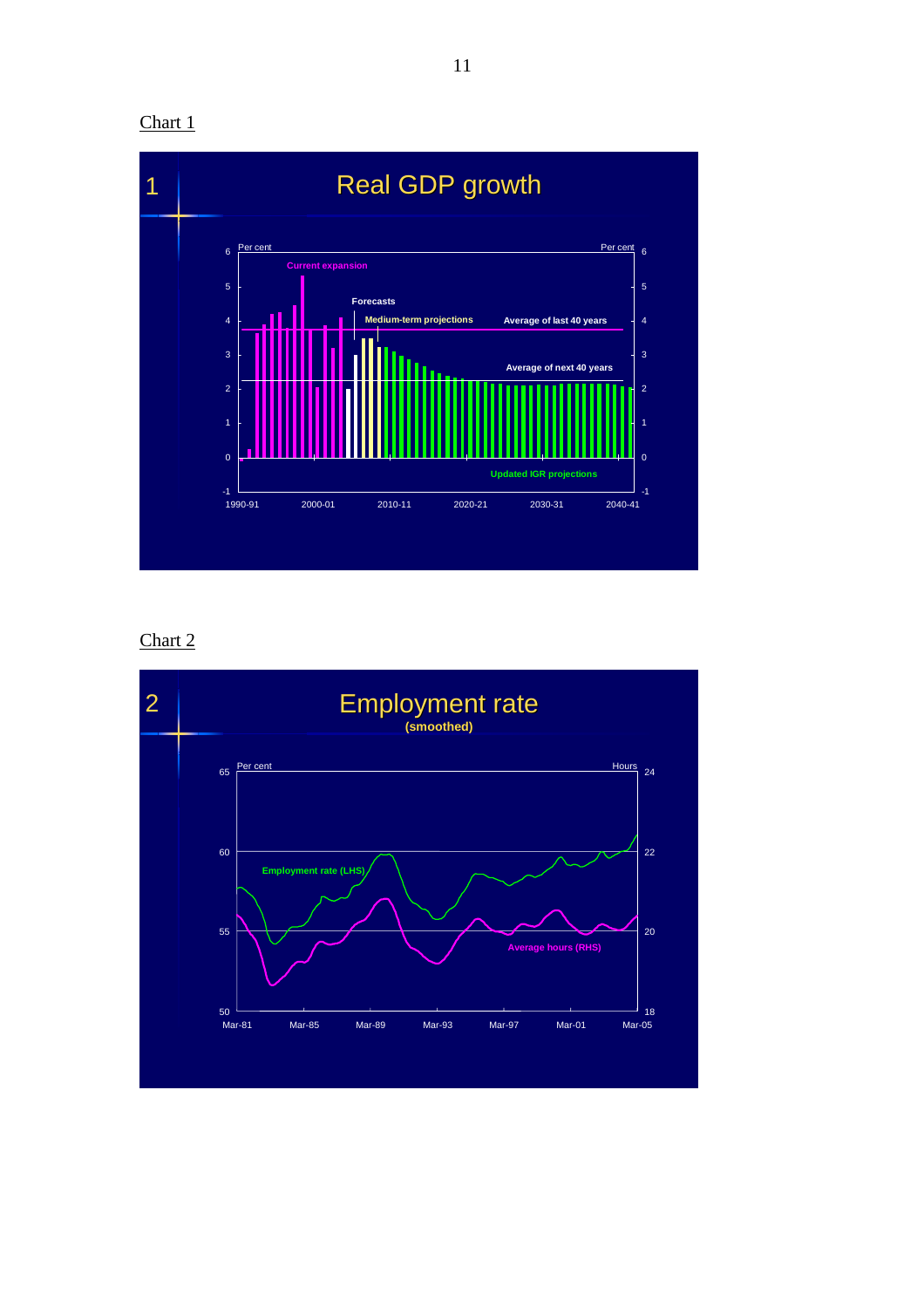



Chart 4

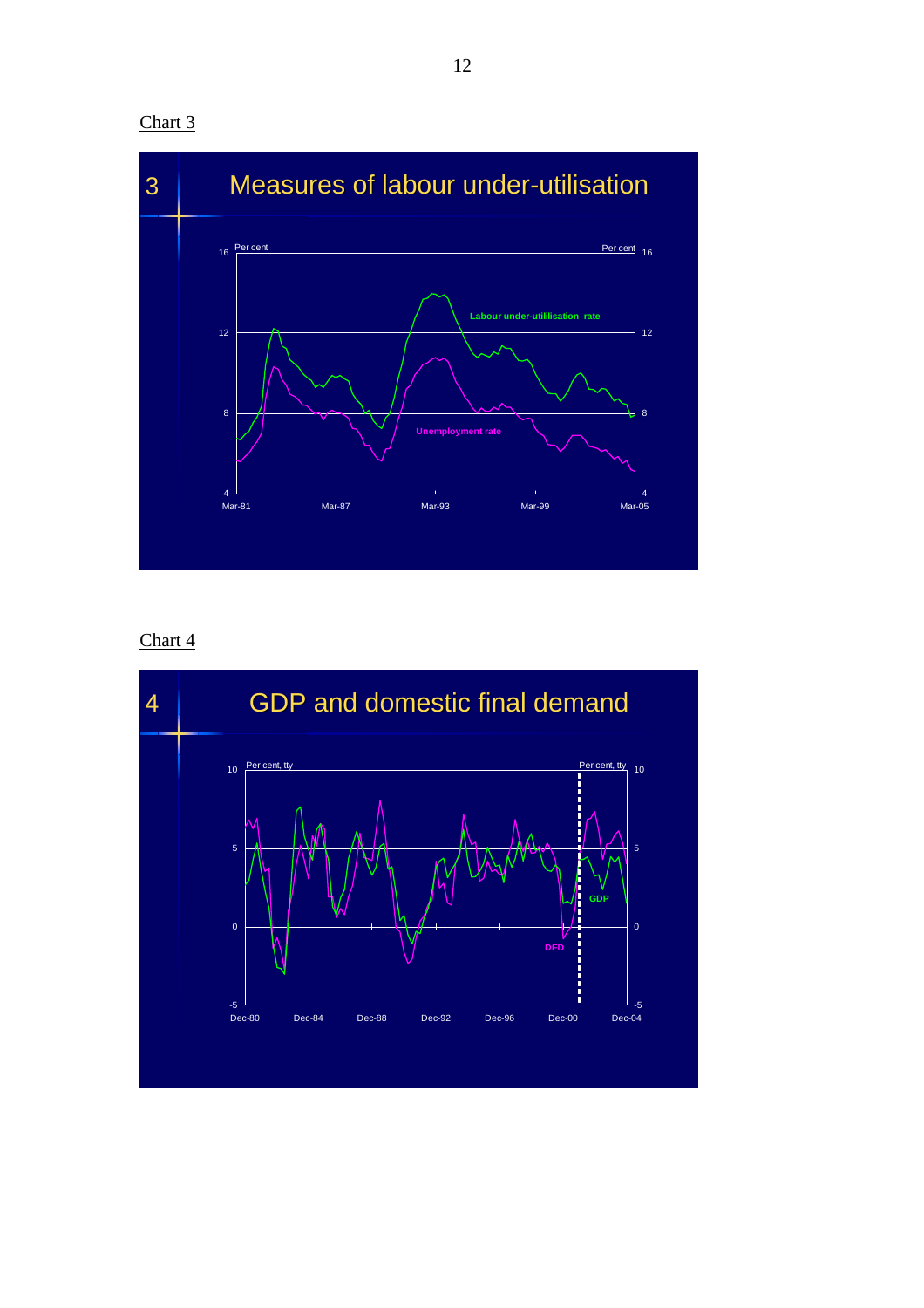



Chart 6